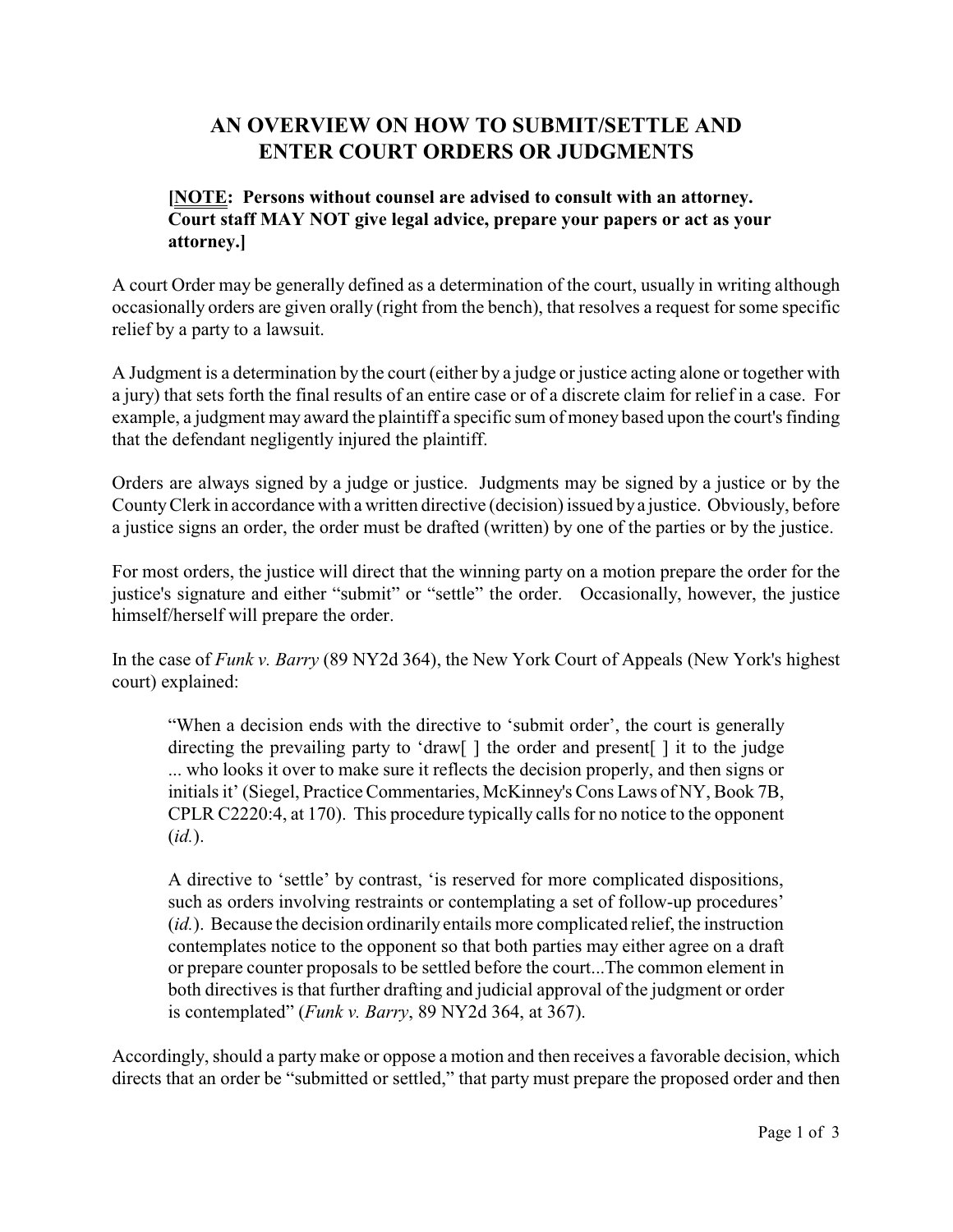take the proper steps to put it before the court for the justice's signature. Also, in deciding motions, justices often do written Decisions and Orders for which no further order is required or expected. However, you should check the Decision and Order to make sure nothing further is required of you.

The basic rules covering these procedures are found in the Civil Practice Law and Rules (CPLR for short), Sections 2219 and 2220, and in Volume 22 of the New York Code Rules and Regulations (22 NYCRR for short), Rule 202.4P. In drawing a proposed order, it is especially important to follow CPLR§2219 requirements that the proposed order "state the court ... the place and date of the signature, recite the papers used on the motion and give the determination or directive in such detail as the judge deems proper."

If the justice's decision merely directed "submits order", once the order is prepared, the winning party just submits it to the court but this must be done within sixty (60) days of the justice's decision. If the justice's decision says "settle order or submit order on notice," unless otherwise specifically directed by the court, the winning party must prepare the order, attach the order to a notice of settlement and serve it on the other parties to the lawsuit at least five (5) days before its settlement date [ten (10) days if the order is served by mail]. The order, together with the notice of settlement, must be served and presented to the court within sixty (60) days of the justice's decision. The party settling the order must also submit an original affidavit of service showing the proposed order and notice of settlement were served on all other parties to the case.

An opposing partymay submit a proposed counter order, but such an order must be made returnable on the same day and place as the original order and served at least two (2) days before the return day [seven (7) days if served by mail].

Once the winning party has served and settled the order, it may or may not be amended by the justice before he/she signs it. When the order is signed, the winning party needs to make sure that it is entered by the County Clerk and that a copy of the signed order with notice of entry is served on the other parties to the lawsuit. It is this service that starts the clock running on the thirty (30) days in which the losing party can appeal.

Entry in this context is defined as the formal filing in the County Clerk's Office and recording in the County Clerk's records of an order or judgment after it is signed by the County Clerk. The "entry" date is the actual date stamped by the CountyClerk on the original order or judgment. After a justice or judge signs an order, the court clerks usually arrange to have the order sent to the County Clerk who then "enters" it.

In order to have an "entered" order to serve on his/her adversaries, the winning party must get from the County Clerk a copy of the order that's been signed by the judge/justice/County Clerk with the entry (filed) date stamped on it. Once this is done, the winning party should serve a copy of the signed entered order with notice of entry on all the other parties to the case. After the service is complete, the winning party should file with the County Clerk an original affidavit of service showing that a copy of the signed entered order with notice of entry was actually served on all the other parties to the case.